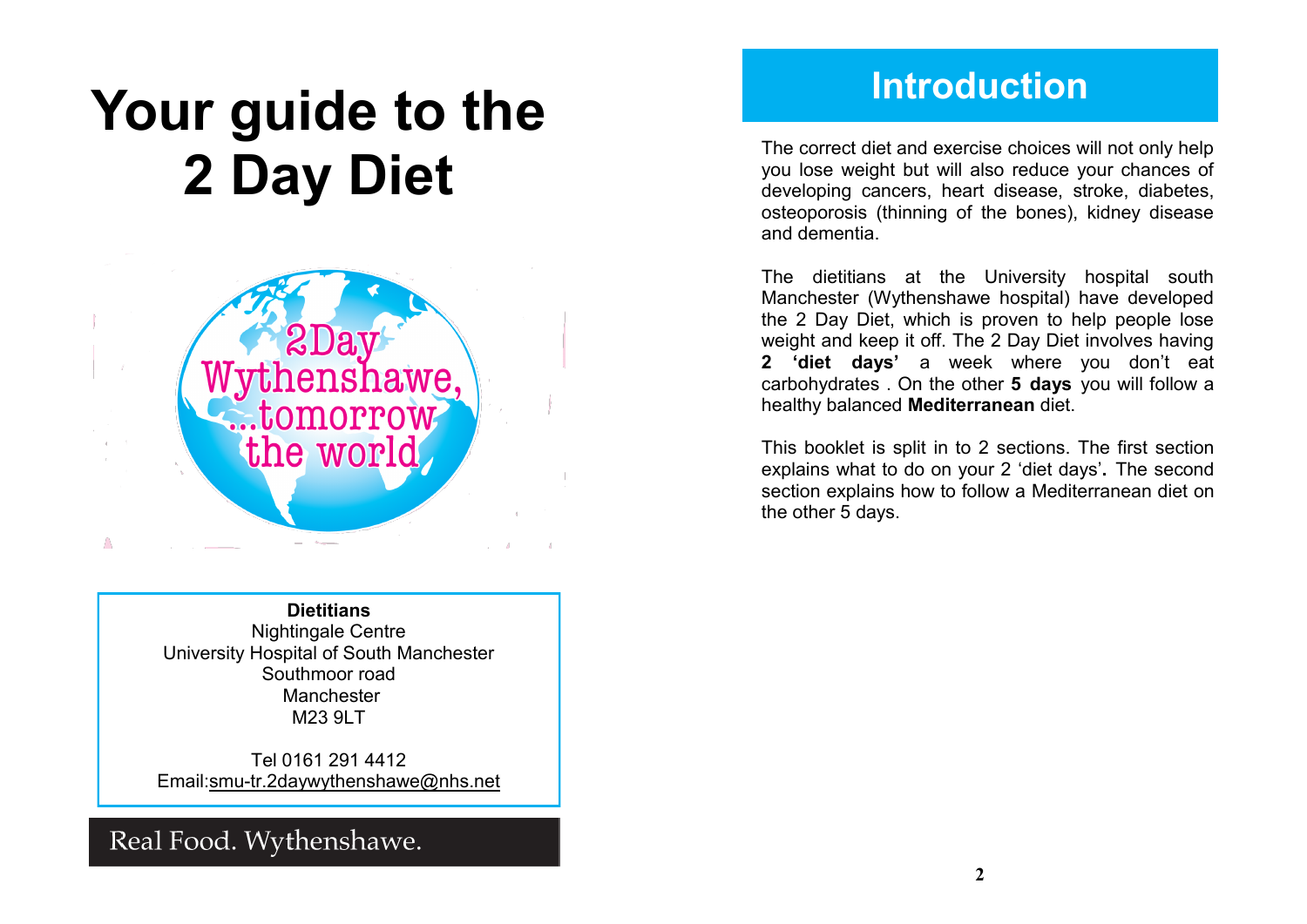# **How we lose and gain weight**

We need energy to fuel our major organs, maintain the normal functions of the body (our metabolic rate), and to fuel any physical activity we do. Energy comes from food and drink. To stay the same weight we need to eat as many calories as we burn off .



To lose weight we either need to cut down our food intake, be more active or ideally a combination of both.

Being active can boost weight loss when we follow a diet, and helps us to burn fat and keeps our muscles. Being active also helps to improve fitness, **reduce health risks** and improve our well being and mood

# **Section 1**

**What to eat on the 2 'Diet days'**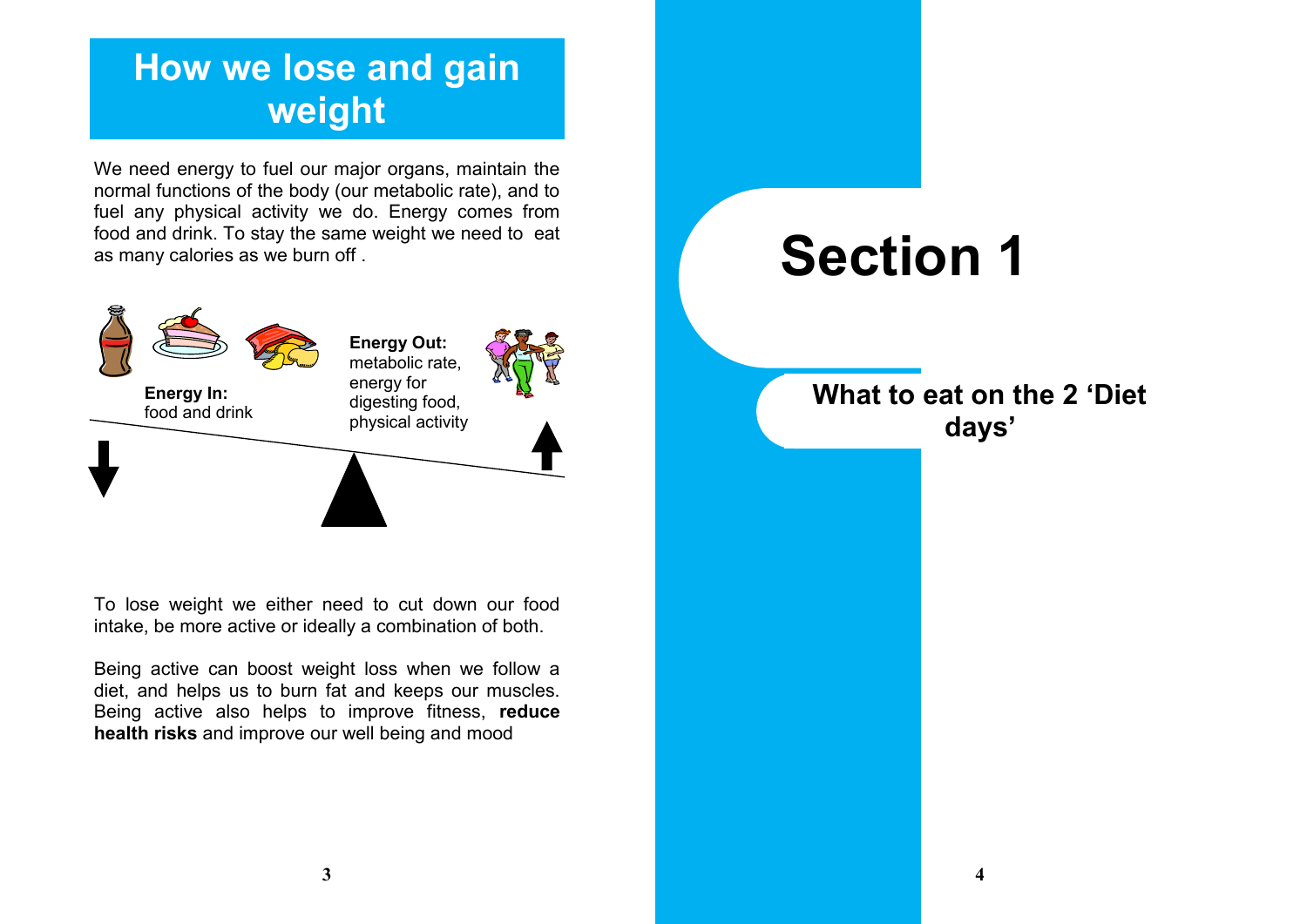### **The 2 Day Diet What to eat on your 2 'diet days'**

The 2 Day Diet includes 2 low carbohydrate, low calorie 'diet days' each week. Try to do these days together each week.

The 2 'diet days' are similar to the Atkins diet you may have heard of. However our diet includes a healthy balance of foods. It is designed for optimum health, ensures you have a range of healthy protein foods and the right balance of healthy fats, and allows you some dairy foods, fruit and plenty of vegetables.

On the 2 'diet days' you can only have the following food portions which are explained on the following pages

|                  | 2 day diet portions allowed on<br>each diet day |                        |
|------------------|-------------------------------------------------|------------------------|
| Food group       | <b>Men</b>                                      | Women                  |
| Carbohydrate   0 |                                                 | 0                      |
| Protein          | Minimum 6<br>Maximum 11                         | Minimum 5<br>Maximum 9 |
| Fat              | Maximum 4                                       | Maximum 3              |
| Dairy            | Aim for 3                                       | Aim for 3              |
| Vegetables       | Aim for 5                                       | Aim for 5              |
| Fruit            | Aim for 1                                       | Aim for 1              |

### **Carbohydrates**

On the 2 'diet days', you should avoid foods which contain lots of carbohydrate this includes all of the foods and drinks listed below.

#### **X Not allowed on 'diet days'**

- Bread, or food containing bread such as breaded fish
- Breakfast cereals including porridge oats
- Pasta, or pasta products such as lasagne, spaghetti in tomato sauce, ravioli
- Rice, or rice products such as risotto, rice pudding, sushi
- Potatoes, or potato products such as fish cakes, mashed potato, chips, waffles
- Crackers, crisp breads and rice cakes
- Sugar and foods with added sugar: e.g. cakes biscuits, fizzy drinks, honey, sweets, chocolate (you can use sweeteners)
- Flour or foods containing flour such as white sauces
- Alcohol

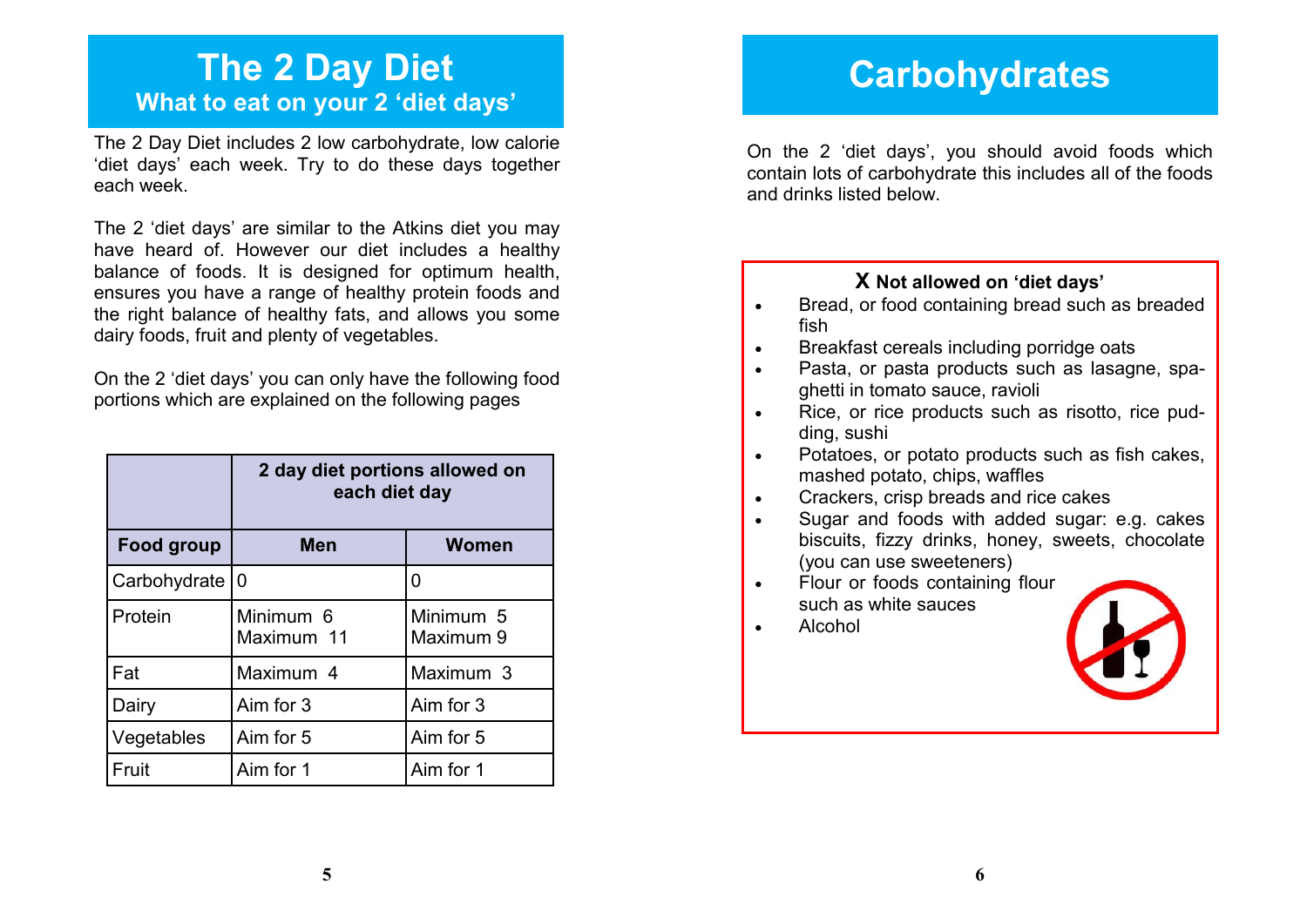### **Protein**

**For women:** On each 'diet day' you can have between **5 and 9** portions of these protein foods.

**For Men:** On each 'diet day' you can have between **6 and 11** portions of these protein foods.

Raw weights are listed for meats and fish (except tinned fish or lean ham).

Aim to have two servings of fish a week, including at least one serving of oily fish. A serving is 140g (4.9oz).

Have a **maximum** of 500g or 1lb 1oz of red meat a week, this can include a maximum of 6 portions of ham and bacon.

Avoid protein foods not listed in the table as these may be higher in carbohydrates.

| <b>Protein</b>                                      | 1 portion                                | <b>Equal to</b>                      |
|-----------------------------------------------------|------------------------------------------|--------------------------------------|
| Fresh or smoked white fish<br>(e.g. haddock or cod) | 60 g or<br>2 oz                          | $\frac{1}{2}$ of a fish fillet       |
| Seafood (e.g. prawns, mus-<br>sels, crab)           | 45 g or 1 <sup>1</sup> / <sub>2</sub> oz | $\frac{1}{4}$ of a 180 g packet      |
| Canned tuna in brine or<br>spring water             | 45 g or $1\frac{1}{2}$ oz                | $\frac{1}{3}$ standard tin<br>(120g) |
| Canned tuna in olive oil                            | 30 g or 1 oz                             | 1/4 standard tin<br>(120g)           |
| Chicken, turkey, duck,<br>pheasant                  | 30 g or 1 oz                             | 1 slice size of play-<br>ing card    |

Continues on next page…...

# **Protein**

| <b>Protein</b>                                                                                                                                    | 1 portion                            | <b>Equal to</b>                                                 |
|---------------------------------------------------------------------------------------------------------------------------------------------------|--------------------------------------|-----------------------------------------------------------------|
| Oily fish (fresh or tinned in tomato<br>sauce or olive oil - drained), e.g.<br>mackerel, sardines, salmon, trout,<br>tuna, kippers, smoked salmon | 30 g or 1 oz                         | $\frac{1}{4}$ standard tin (120g)<br>or<br>1/4 fillet of salmon |
| Lean beef, pork, lamb, rabbit,<br>venison, offal (fat removed)                                                                                    | 30 g or 1 oz                         | 1 slice size of playing<br>card                                 |
| Lean grilled bacon                                                                                                                                | 25 g or $\frac{3}{4}$ oz             | 1 rasher                                                        |
| Lean ham                                                                                                                                          | 30 g or 1 oz                         | 1 medium, 2 small or<br>4 wafer thin slices                     |
| Eggs                                                                                                                                              | 60 g or 2 oz                         | 1 egg                                                           |
| Tofu                                                                                                                                              | 50 g or 1 $\frac{2}{3}$ oz           | size of 2 match boxes                                           |
| Quorn slices (bacon, ham,<br>chicken)                                                                                                             | 25g / <sup>3</sup> / <sub>4</sub> 0z | 2 slices                                                        |
| Low-fat hummus                                                                                                                                    | 30g/1oz                              | 1 level tablespoon                                              |
| Lentils, chickpeas & beans                                                                                                                        |                                      |                                                                 |
| Raw weight                                                                                                                                        | 20 g or $\frac{2}{3}$ oz             | 1 tablespoon                                                    |
| Cooked or tinned weight                                                                                                                           | 65 g or 2oz                          | 11/2 tablespoons                                                |
| Soya/edamame beans                                                                                                                                | 30 g or 1 oz                         | 1 tablespoon                                                    |
| Quorn, e.g. pieces, mince, fillets                                                                                                                | 30 g or 1 oz                         | 1 tablespoon or 1/2 a<br>fillet                                 |
| Vegetarian sausage                                                                                                                                | 25 g or $\frac{3}{4}$ oz             | $\frac{1}{2}$ sausage                                           |
| Textured vegetable protein (TVP)                                                                                                                  | 10 g or $\frac{1}{3}$ oz<br>uncooked | 1 heaped tablespoon<br>uncooked                                 |
| Frozen vegetarian mince                                                                                                                           | 30 g or 1 oz                         | 1 tablespoon                                                    |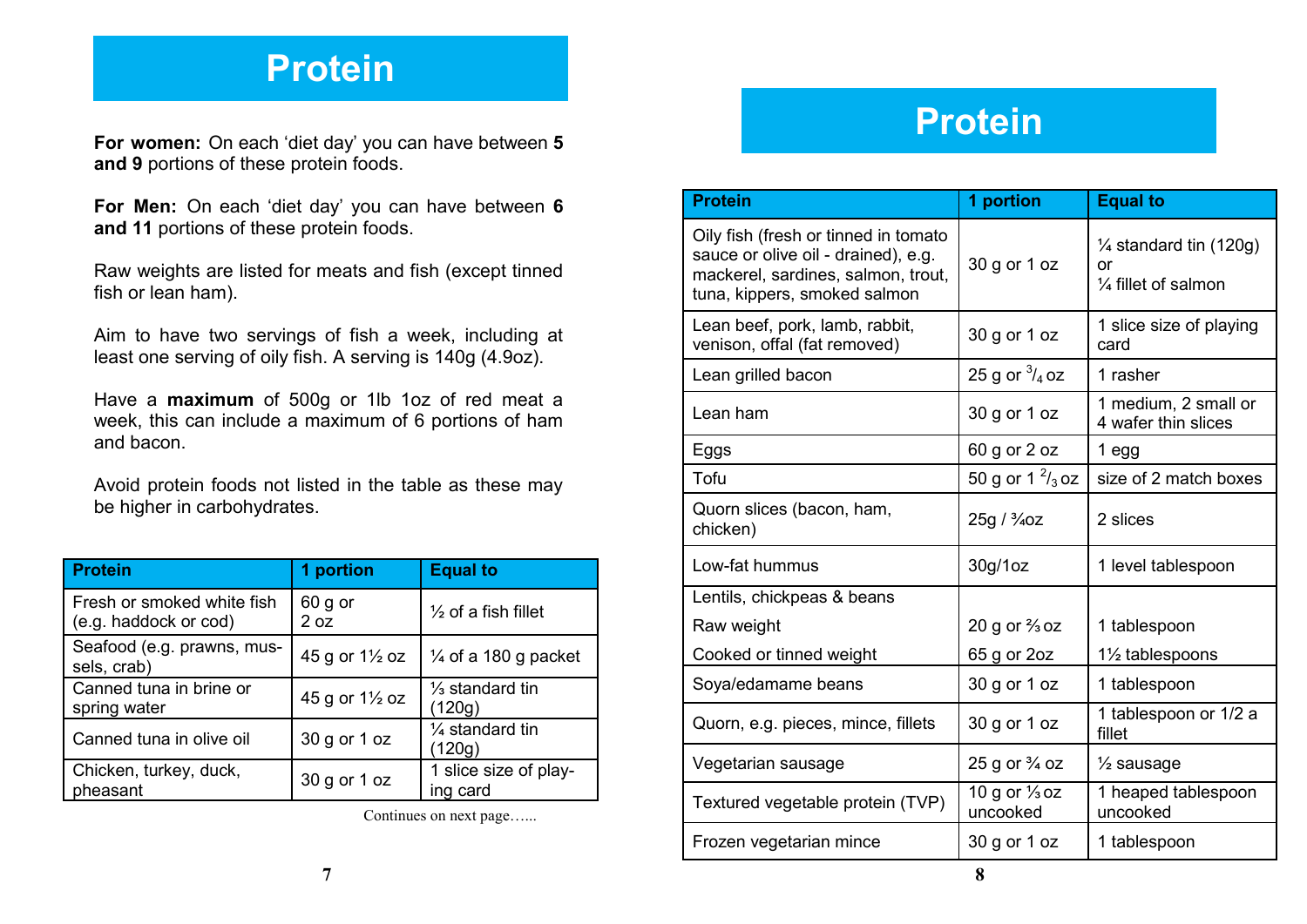# **Dairy**

On each 'diet day', have **3** portions of these **low-fat dairy** foods to help you get enough calcium

| <b>Milk and dairy foods</b>                                                                                                                     | <b>1 Portion</b>                                | <b>Equal to</b>                       |
|-------------------------------------------------------------------------------------------------------------------------------------------------|-------------------------------------------------|---------------------------------------|
| Milk (semi-skimmed or skimmed)                                                                                                                  | $\frac{1}{3}$ pint or                           | 1 small glass                         |
|                                                                                                                                                 | 200 ml                                          |                                       |
|                                                                                                                                                 | $\frac{1}{3}$ pint or                           | 1 small glass                         |
| Soya milk (With added calcium)                                                                                                                  | 200 ml                                          |                                       |
| Diet yoghurts, Low fat/fat-free                                                                                                                 | 120-150 g                                       | 1 small pot or                        |
| Greek, Greek style, fromage frais,<br>Plain soya yoghurt.                                                                                       | or 4-5 oz                                       | 3 heaped ta-<br>blespoons             |
| Whole milk natural yoghurt                                                                                                                      | 80g or 1 <sup>2</sup> / <sub>3</sub> oz         | 2 tablespoons                         |
| Plain or fruit-flavoured high-                                                                                                                  | 120-150 g                                       | 1 small pot or                        |
| protein yoghurt                                                                                                                                 | or $4-5$ oz                                     | 3 heaped ta-<br>blespoons             |
| Cottage cheese                                                                                                                                  | 75 g or 1 1/2 oz                                | 2 tablespoons<br>$\frac{1}{4}$ pot    |
| Cream cheese (light or extra light)                                                                                                             | 30 g or 1 oz                                    | 1 tablespoon                          |
| Quark                                                                                                                                           | 90 g or 3 oz                                    | $\frac{1}{3}$ pot or 3<br>tablespoons |
| Lower fat hard cheeses. Eg                                                                                                                      | 30 g or 1 oz                                    | Matchbox                              |
| Reduced fat cheddar, Edam, Ba-<br>varian smoked, feta, ricotta, moz-<br>zarella, reduced fat halloumi,<br>paneer made from semi-skimmed<br>milk | <b>®No more</b><br>than 120 g or<br>4 oz a week | size                                  |

Cheese is high in saturated fat, which is bad news for our hearts

# **Fruit**

On each **'**diet day' you can have **1 portion of fruit**. The table below shows what counts as one portion of fruit.

| Fruit                                                                                   | 1 portion                          | <b>Equal to</b>      |
|-----------------------------------------------------------------------------------------|------------------------------------|----------------------|
| Dried fruits (raisins, currants,<br>apricots)                                           | 30 g or 1 oz                       | 1<br>tablespoo<br>n  |
| Berries (eg blackberries,<br>blueberries, redcurrants,<br>raspberries, strawberries)    | 80g or $2\frac{2}{3}$<br>0Z        | 1 handful            |
| Cherries or grapes                                                                      | 80g or $2\frac{2}{3}$<br>0Z        | 15<br>cherries       |
| Grapefruit, guava and mango                                                             | 80g or $2\frac{2}{3}$<br>0Z        | 1/2a<br>whole fruit  |
| Large fruit (e.g. melon, pineapple,<br>papaya)                                          | 80g or $2\frac{2}{3}$<br>0Z        | 1 medium<br>slice    |
| Medium fruits (e.g. apple, pear,<br>nectarine, orange, peach, banana,<br>pomegranate)   | 80g or $2\frac{2}{3}$<br>OZ.       | 1 fruit              |
| Small fruit (e.g. fresh apricots, kiwi,<br>clementine, passion fruit, plums)            | 80g or $2\frac{2}{3}$<br>0Z        | 2 fruits             |
| Any stewed fruit - unsweetened or<br>with calorie-free sweetener e.g.<br>apple, rhubarb | 80g or $2\frac{2}{3}$<br>OZ.       | 3<br>tablespoo<br>ns |
| Kumquats, lychees, physalis                                                             | 80g or $2\frac{2}{3}$<br><b>OZ</b> | 5 fruits             |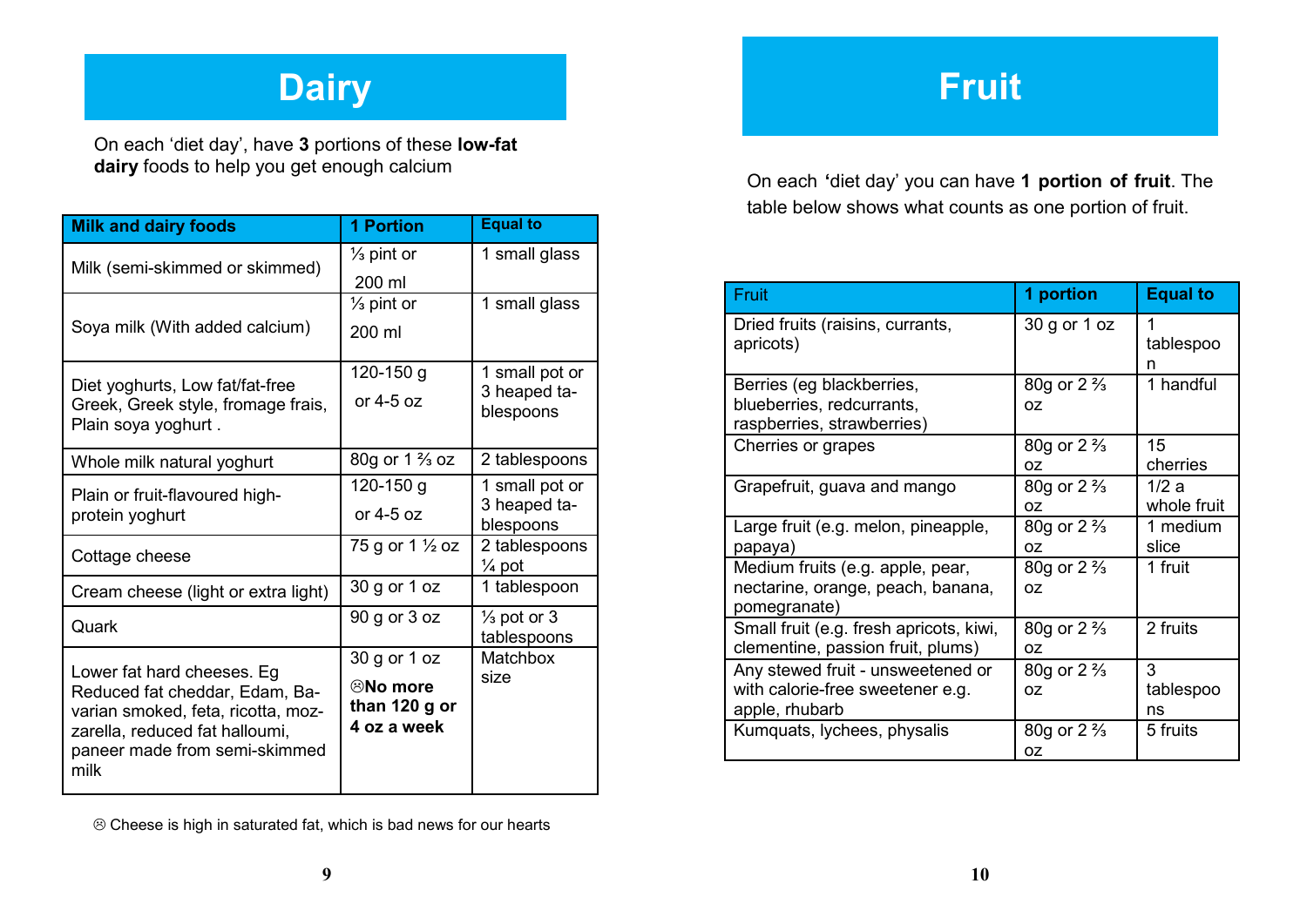# **Vegetables**

On each **'**diet day' have Minimum of 5 portions of vegetables from the list below and overleaf. Each portion is 80 g or 2  $\frac{2}{3}$  oz (for both cooked and raw vegetables).

| <b>Vegetables</b>           | 1 portion (80g or 2 $\frac{2}{3}$ oz) is equal to |
|-----------------------------|---------------------------------------------------|
| Artichoke                   | 2 globe hearts                                    |
| Asparagus, canned           | 7 spears                                          |
| Asparagus, fresh            | 5 spears                                          |
| Aubergine                   | $\frac{1}{3}$ medium                              |
| Beans, French               | 4 heaped tablespoons                              |
| Beans, runner               | 4 heaped tablespoons                              |
| Beansprouts, fresh          | 2 handfuls                                        |
| Beetroot (fresh or pickled) | 1 large, or 4 baby                                |
| <b>Broccoli</b>             | 2 spears                                          |
| <b>Brussel sprouts</b>      | 8 sprouts                                         |
| Cabbage                     | $\frac{1}{6}$ small cabbage or 2 handfuls         |
| Cabbage, pickled            | 3 heaped tablespoons                              |
| Cabbage, shredded           | 3 heaped tablespoons                              |
| Carrots                     | 1 medium                                          |
| Cauliflower                 | 8 florets                                         |
| Celeriac                    | 3 heaped tablespoons                              |
| Celery                      | 3 sticks                                          |
| Chinese leaves              | $\frac{1}{5}$ 'head' Chinese leaves               |
| Courgettes                  | 1/2 large courgette                               |
| Cucumber                    | 2 inch piece                                      |
| Curly kale, cooked          | 4 heaped tablespoons<br>11                        |

# **Vegetables (continued..)**

| <b>Vegetables (continued)</b>      | 1 portion (80g or 2 $\frac{2}{3}$ oz) is equal to |
|------------------------------------|---------------------------------------------------|
| Fennel                             | $\frac{1}{2}$ cup sliced                          |
| Karela or Gourd                    | $\frac{1}{2}$ medium                              |
| Leeks                              | $\frac{1}{2}$ medium                              |
| Lettuce (mixed leaves)             | 1 cereal bowl                                     |
| Mangetout                          | 1 handful                                         |
| Mushrooms, fresh                   | 14 button or 3 handfuls of slices                 |
| Mushrooms, dried                   | 2 tablespoons or handful porcini                  |
| Okra                               | 16 medium                                         |
| Onion                              | 1/2 a large                                       |
| Pak choi (Chinese cabbage)         | 2 handfuls                                        |
| Parsnip                            | 1 medium                                          |
| Peas                               | 2 heaped tablespoons                              |
| Pepper                             | $\frac{1}{2}$ pepper                              |
| Pumpkin                            | 3 heaped tablespoons                              |
| Radish                             | 10 radish                                         |
| Spinach, cooked                    | 2 heaped tablespoons                              |
| Spinach, fresh                     | 1 cereal bowl                                     |
| Spring greens, cooked              | 4 heaped tablespoons                              |
| Spring onion                       | 8 onions                                          |
| Sweetcorn, baby (not ker-<br>nels) | 6 baby corns                                      |
| Tomato, canned                     | 2 plum tomatoes or 1/2 large can<br>chopped       |
| Tomato, fresh                      | 1 medium or 7 cherry                              |
| Tomato puree                       | 1 heaped tablespoon                               |
| Tomato, sundried                   | 4 pieces                                          |
| Watercress                         | 1 cereal bowl                                     |
|                                    | 12                                                |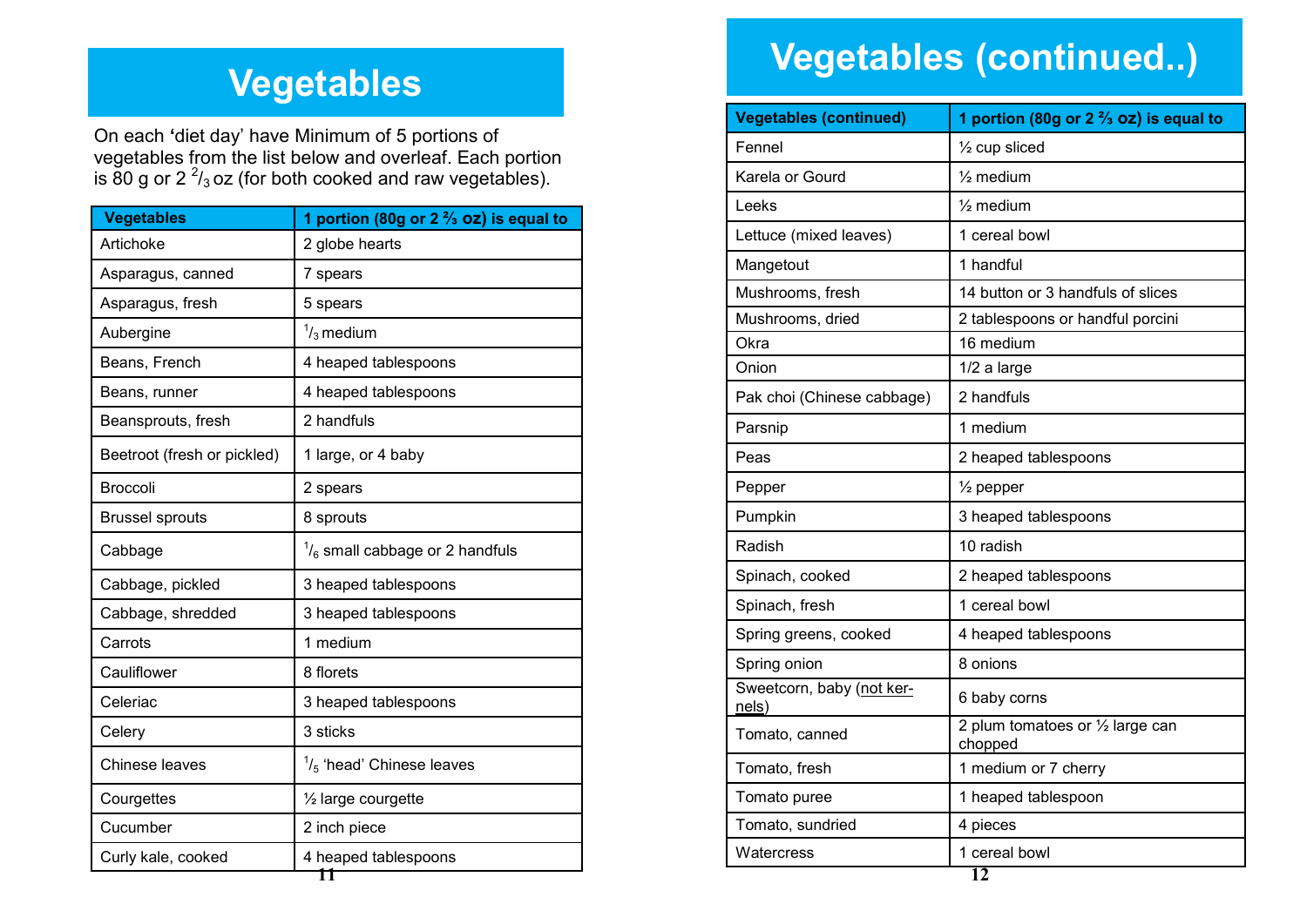# **Fats & high fat foods**

**For women:** A **maximum of 3** fat portions of the following healthy fat foods.

**For men: Maximum of 4** fat portions of the following healthy fat foods.

#### **You can use low calorie spray oil freely and don't have to count this in your fat portions.**

| Fat                                                                          | 1 portion                 | equal to:                                                                                                    |
|------------------------------------------------------------------------------|---------------------------|--------------------------------------------------------------------------------------------------------------|
| Margarine or low fat spread<br>(olive oil based, avoid the<br>buttery types) | 8 g                       | 1 teaspoon                                                                                                   |
| Olive/Vegetable/Rapeseed<br>oil                                              | 7 <sub>g</sub>            | 1 dessertspoon                                                                                               |
| Oil based dressing                                                           | 7g                        | 1 dessertspoon                                                                                               |
| Seeds (e.g. linseed, pump-<br>kin, sunflower, sesame, chia,<br>hemp)         | 7 g                       | 1 dessertspoon                                                                                               |
| Unsalted or salted or dry<br>roasted nuts (not chestnuts<br>on 'diet days')  | 7 <sub>g</sub>            | 1 dessertspoon or<br>3 walnut halves, 3 Bra-<br>zils, 4 almonds, 8 pea-<br>nuts, 10 cashews or<br>pistachios |
| Pesto                                                                        | 8 <sub>g</sub>            | 1 teaspoon                                                                                                   |
| Avocado                                                                      | 40 <sub>g</sub>           | $\frac{1}{4}$ of an average                                                                                  |
| Olives                                                                       | 50 g or $1\frac{2}{3}$ oz | 10 olives                                                                                                    |
| Mayonnaise                                                                   | 5 <sub>g</sub>            | 1 teaspoon                                                                                                   |
| Low fat mayonnaise                                                           | 15 g or 1/2 oz            | 1 tablespoon                                                                                                 |
| Peanut butter (without palm<br>oil)                                          | 11 <sub>g</sub>           | 1 heaped teaspoon                                                                                            |
| Curry paste or Harissa paste                                                 | 15 g or 1/2 oz            | 1 tablespoon                                                                                                 |
| Cocoa powder                                                                 | $12 g_3$                  | 2 heaped teaspoons                                                                                           |

### **Snacks**

Try these snack ideas if you are hungry between meals on the 2 **'**diet days'. Snacks count towards your daily portions, e.g. olives count towards your fat portions.

- Salad or cooked vegetables with cottage cheese, low-fat cream cheese or low fat hummus
- Half a pot of cottage cheese
- Stir fried tofu or chicken strips lightly fried in spices
- Half a tin of sardines or pilchards
- Hard boiled egg
- 30g piece of low fat cheese
- Olives
- Celery sticks filled with low-fat cream cheese
- **•** Fruit
- Vegetable sticks, such as celery, cucumber, green peppers, mangetout, spring onions and cherry tomatoes with salsa, low-fat hummus, yoghurt dip.
- Bowl of homemade soup
- Small handful of nuts (for example Brazil nuts, walnuts or pistachios)
- Yoghurt from allowed list
- Homemade smoothie made with skimmed or semi-skimmed milk, yoghurt from allowed list and one piece of allowed fruit
- Sugar-free jelly
- Ice lolly made from frozen, diluted, sugar-free squash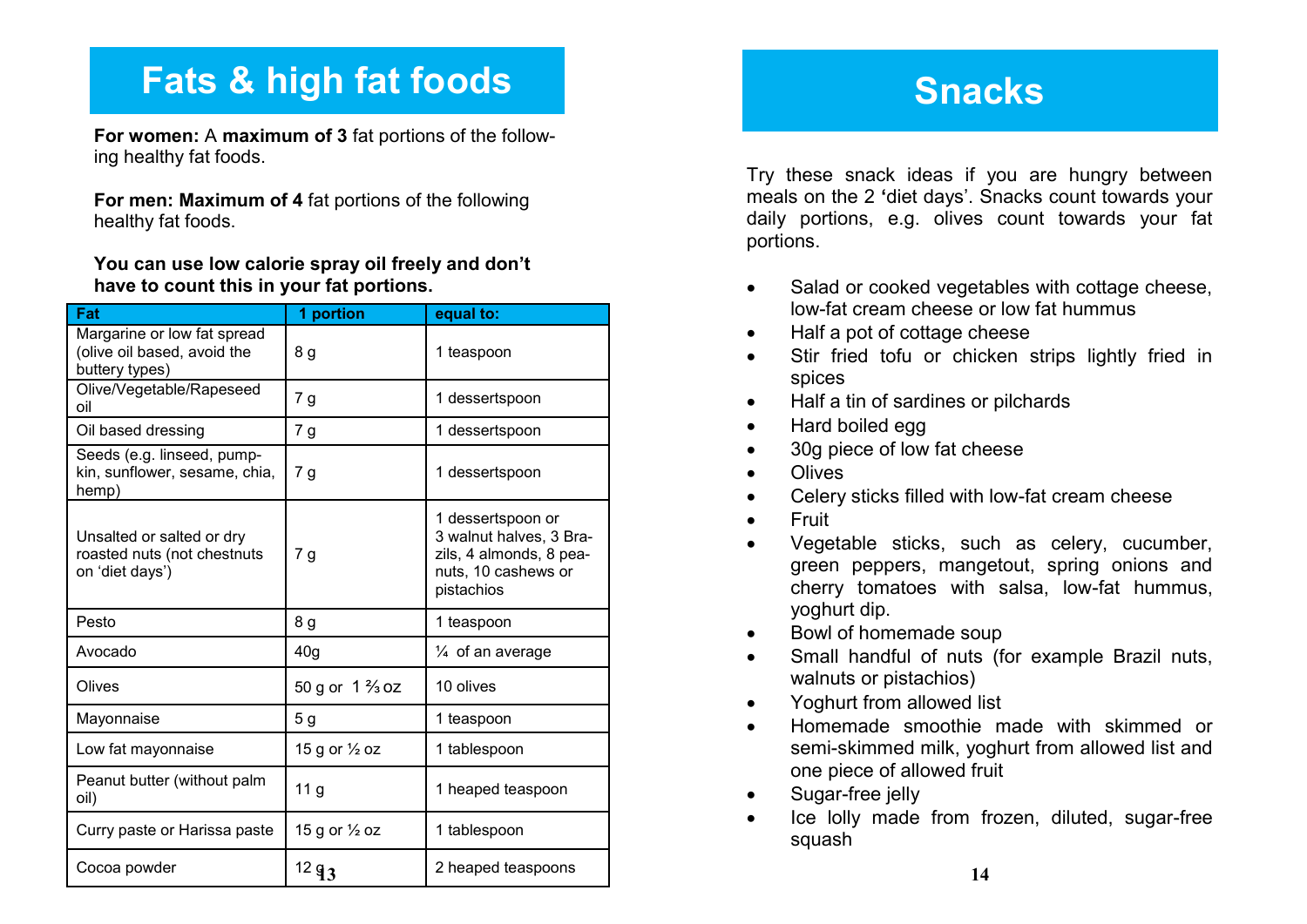# **Drinks**

It is important to drink plenty on your 'diet days'. We recommend you drink at least 8 glasses of fluid each day . This helps you to feel full and helps prevent constipation.

We often mistake thirst for hunger so if you really fancy something to eat try having a large drink first and see if your cravings go away. There's no need to avoid drinks containing caffeine, for example tea and coffee. Some research shows these drinks can be beneficial for your health.

#### **Include on 'diet days'**

At least 8 drinks a day:

- Water
- Tea
- Coffee
- Green tea
- Herbal teas
- Sugar-free, no added sugar or diet squash and fizzy drinks

#### **Not allowed on 'diet days'**

- Alcohol
- Adding sugar to drinks
- Regular fizzy drinks which contain sugar
- Fruit juice or shop bought smoothies
- Drinking chocolate (can have cocoa sweetened with sweetener)
- Malted milk drinks (e.g. Horlicks, Ovaltine) including low fat versions
- Flavoured water which contains sugar (check the label)

### **Treats**

On the 2 **'**diet days'**,** most treat foods like chocolate, biscuits or ice cream are not allowed as they are high in carbohydrates.

If you do want something sweet on a 'diet day' you could try one of the following options:

- $\checkmark$  Make a hot chocolate with semi-skimmed milk. cocoa powder and sweeteners.
- $\checkmark$  Sugar free jelly
- $\checkmark$  Ice lollies made from frozen no added sugar squash
- $\checkmark$  Sugar free mints (up to 10 a day)
- Homemade smoothie made with skimmed or semiskimmed milk, yoghurt from allowed list on page 10, and one piece of allowed fruit
- $\checkmark$  Sugar free gum
- Root liquorice (from health food shops)

# **Flavourings**

You can use these flavourings freely;

- $\checkmark$  Lemon juice
- $\checkmark$  Fresh or dried herbs and spices
- $\checkmark$  Fresh ginger and garlic
- $\checkmark$  Black pepper
- $\checkmark$  Mustard or horseradish
- $\checkmark$  Vinegars e.g. red or white wine vinegar or balsamic vinegar
- $\checkmark$  Fresh or pre-chopped garlic or ginger
- $\checkmark$  Chilli fresh, powder or dried flakes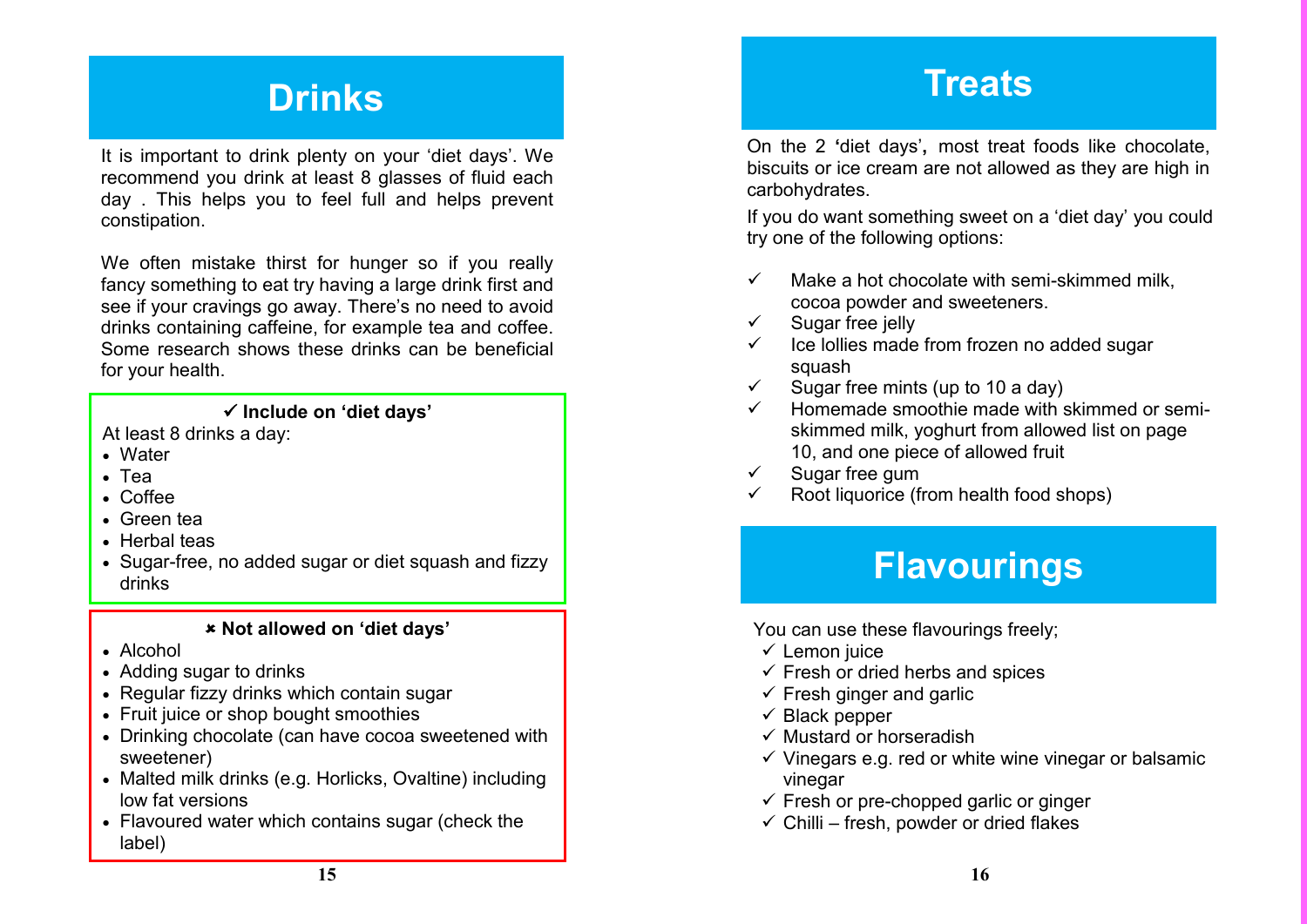# **Section 2**

### **What to eat on the five Mediterranean days**

### **The Mediterranean diet**

You may have already heard about the heart health benefits of following a Mediterranean diet. A Mediterranean style diet is high in wholegrains, uses more monounsaturated fats (e.g. olive oil) and less saturated fats (e.g. butter), and includes plenty of colourful fruits and vegetables as well as oily fish and low fat proteins like beans and lentils.

As well as the benefits to your heart, there is also evidence that a Mediterranean diet assists weight loss and decreases the risk of cancer. This is why we advise following a Mediterranean diet on the 5 remaining days.

|  | Include these                                                      | these | Only small amounts or none of                                                  |
|--|--------------------------------------------------------------------|-------|--------------------------------------------------------------------------------|
|  | A Variety of different<br>vegetables at least<br>portions 5 a day! |       | Unhealthy saturated fats<br>(Try to stick to the fats<br>recommend on page 13) |
|  | 2-3 portions of fruit a day $\bullet$                              |       | Alcohol                                                                        |
|  | Low fat proteins (see<br>pages $5$ and $6)$                        |       | High sugar foods and<br>drinks                                                 |
|  | Wholemeal/brown<br>carbohydrates (page 19)                         |       | Takeaways and fast food                                                        |
|  | Low fat diary foods<br>(page 9)                                    |       |                                                                                |
|  | Sugar free drinks (page<br>20)                                     |       |                                                                                |
|  | Two portions of fish a                                             |       |                                                                                |

week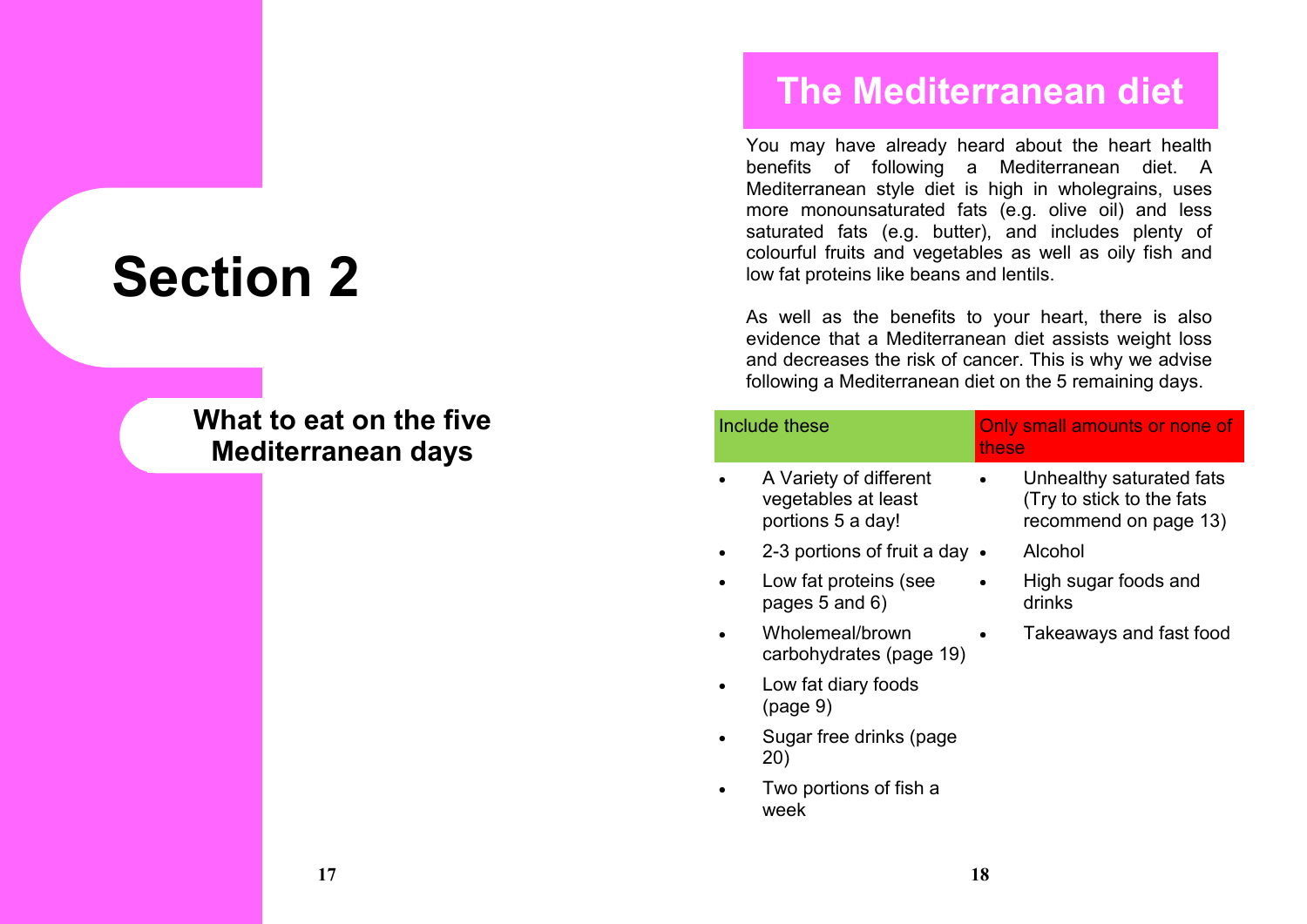### **Drinks**

### **Carbohydrates**

Choose wholegrain carbohydrates whenever possible. These have more fibre and nutrients than white versions, take longer to digest and absorb and can keep us feeling full for longer, which can help stop unhealthy snacking.

Try to cut down on sugar and sugary snacks such as sweets cakes and biscuits. These just give us extra calories with few nutrients and because they are quickly digested they often leave us craving for more!

| If you eat these                                                        | why not switch to these                                                                                                                                                              |
|-------------------------------------------------------------------------|--------------------------------------------------------------------------------------------------------------------------------------------------------------------------------------|
| White bread, French stick,<br>bagels, croissants, crumpets              | Wholemeal bread, granary or multi-<br>grain bread (ideally choose whole-<br>meal versions), wholemeal pitta<br>bread, pumpernickel bread, rye<br>bread, white bread with added fibre |
| White pasta, white rice,<br>white cous cous, noodles                    | Bulgar wheat, quinoa, brown<br>noodles, wholewheat pasta, brown<br>rice, wholewheat cous cous                                                                                        |
| Cornflakes, white rice cereal,<br>sugary cereals, instant oat<br>cereal | Porridge, bran-based cereals like<br>branflakes, wholewheat biscuits,<br>no-added sugar muesli                                                                                       |
| Crisps, sweets, biscuits, sug-<br>ary popcorn, doughnuts,<br>cakes      | Fruit, yoghurt, nuts, unsweetened<br>popcorn                                                                                                                                         |
| Mashed potato, chips,                                                   | Sweet potatoes, new potatoes<br>boiled in their skins, jacket potatoes                                                                                                               |
| Cream crackers, rice cakes                                              | Oatcakes, rye crispbreads,<br>wholewheat crackers                                                                                                                                    |
| Sugary fizzy drinks                                                     | Water, sugar-free squash, diet fizzy<br>drinks                                                                                                                                       |

It is important to drink plenty especially when you're trying to watch your weight, as we sometimes think we're hungry when we're actually thirsty. We recommend you drink at least 8 glasses of fluid each day.

#### **Include**

At least 8 drinks a day:

- Water
- Tea, green tea and herbal teas (with out sugar)
- Coffee
- Herbal teas
- Sugar-free, no added sugar or diet squash and fizzy drinks
- Make a hot chocolate with semi-skimmed milk. cocoa powder and sweeteners

#### Limit

Alcohol: have no more than 10 units a week

Fruit juice: have a maximum of 150 ml glass a day

#### **Avoid**

- Adding sugar to drinks
- Regular fizzy drinks
- Regular drinking chocolate or malted milk drinks
- Fruit smoothies
- Flavoured water which contains sugar (check the label)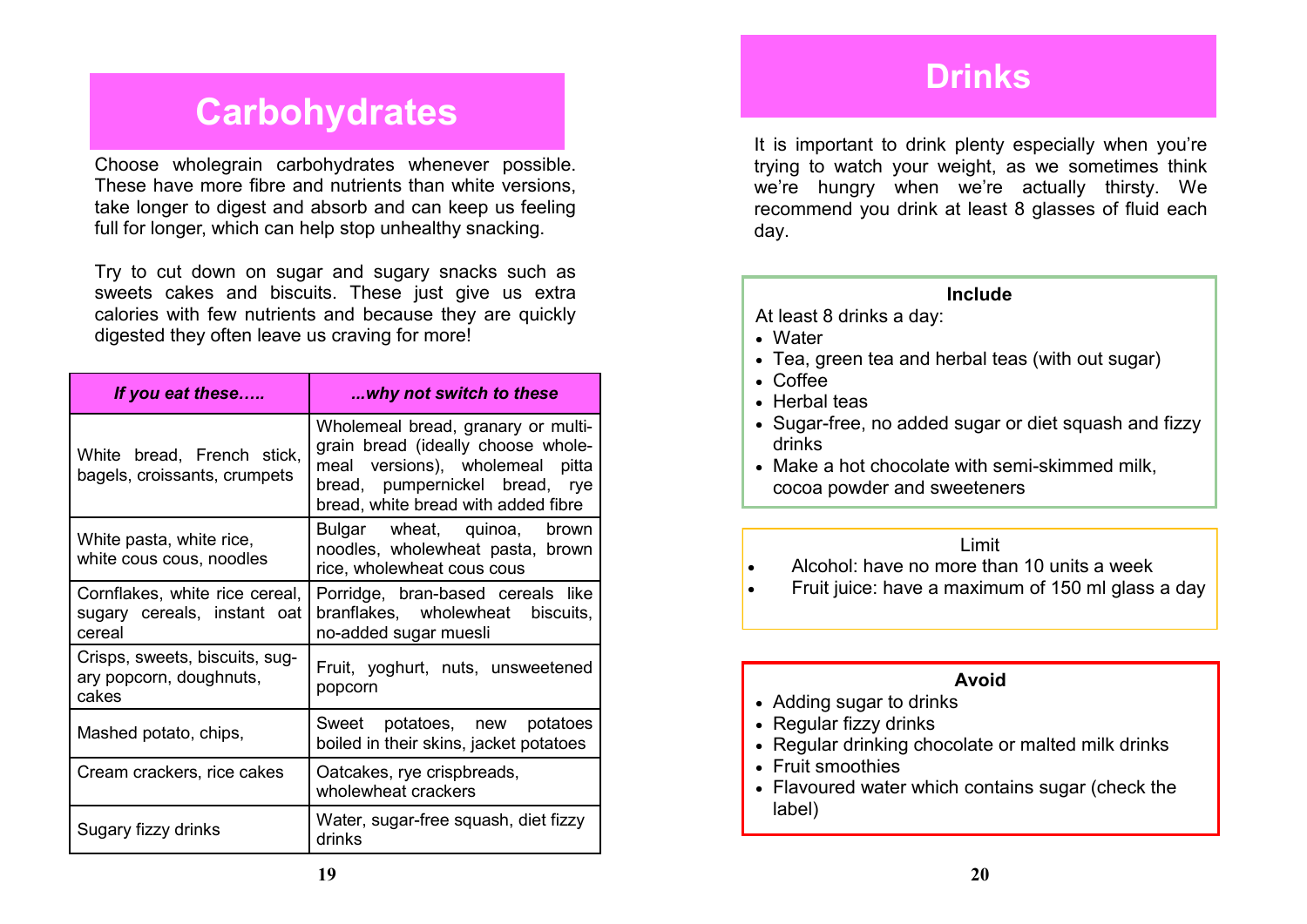### **Alcohol**

If you chose to include alcohol have no more than 10 units a week. Having more than this will slow down weight loss and have a negative impact on your health increasing your risk of developing cancers, heart disease and diabetes.

Alcohol contains lots of calories so it is best to keep your intake to a minimum. The drink with the fewest calories, is a spirit and diet mixer (e.g. gin & slimline tonic, whisky & diet cola). The table below show you how may calories are in different alcoholic drinks.

Make sure you're keeping track of how many units you have. Be sure to measure out your drinks if you're pouring them at home where you may be tempted to pour yourself a bigger glass than you would get in a pub. If you don't know how many units are in a drink check the bottle or visit the drinkware website https://www.drinkaware.co.uk/

| <b>Alcohol</b>                    | <b>Units</b> | <b>Calories</b> |
|-----------------------------------|--------------|-----------------|
| Glass of wine 13% (250ml)         | 3.3          | 240             |
| Cider (1 pint)                    | 2.3          | 210             |
| Beer/lager 4% (1 pint)            | 2.3          | 170             |
| Glass of wine 13% (175ml)         | 2.3          | 170             |
| Champagne (125ml)                 | 1.5          | 100             |
| Port (50ml)                       | 1.0          | 79              |
| Sherry (50ml)                     | 1.0          | 58              |
| Gin and slimline tonic (25ml gin) | 1.0          | 50              |

### **Treats**

We find a lot of dieters want to include a few treats each week. You don't have to have treats in your diet, but if you do, try to limit to **three** treats a week. Having more treats will slow down your weight loss. Any thing which doesn't fit with these Mediterranean diet rules is consider a 'treat', remember to keep track of how many you've had to make sure you don't have more than the recommended amount.

### **Salt**

Eating too much salt is bad for your health. It can raise your blood pressure and put you at higher risk of heart disease and stroke. It increases your risk of developing osteoporosis (fragile bones). You should aim to have no more than 6g of salt a day, which is about a teaspoonful.

Tips for cutting down on salt:

- Avoid adding extra salt while cooking or at the table
- Flavour with black pepper, fresh or dried herbs, or lemon juice
- Choose reduced salt products, e.g. baked beans & soups
- Choose tinned vegetables and pulses with no added salt
- Cut down on salty snacks, e.g. crisps, salted nuts
- Check the labels of ready meals or ready-made sauces to find ones which are lower in salt

These foods are high in salt and should be limited:

- Cheese (dairy portion)
- ham, bacon, smoked meat. smoked fish (all protein portions)
- olives or salted nuts (fat portion)